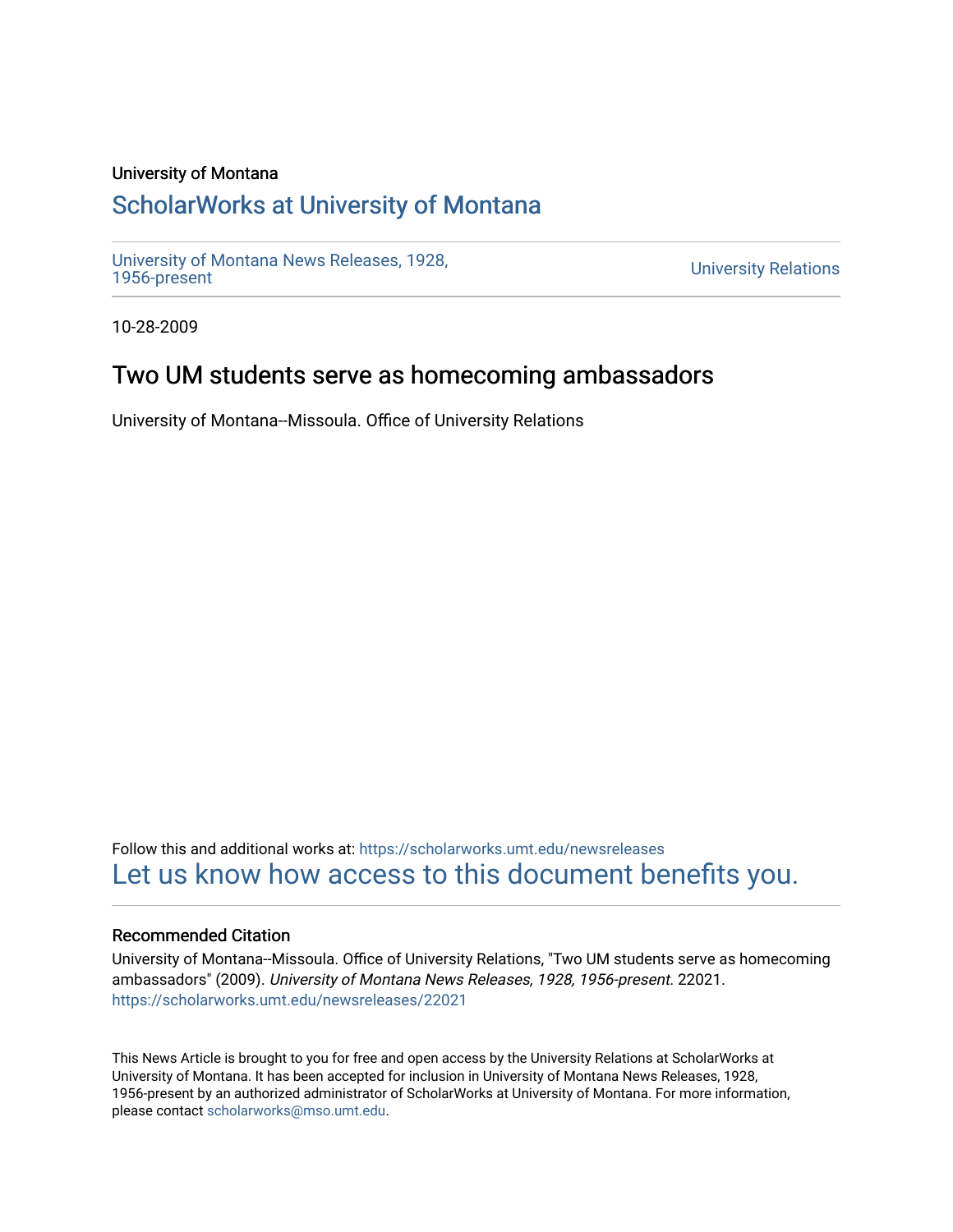

UNIVERSITY RELATIONS • MISSOULA, MT 59812 • 406.243.2522 • FAX: 406.243.4520

### NEWS RELEASE

Oct. 28, 2009

**Contact:** Marcia St. Goddard, UM ambassador, marcia.stgoddard@,umontana.edu; Erik Rose, UM ambassador, 406-210-3190, erik 87mt@yahoo.com; Jay Kettering, UM Office of Alumni Relations, 406-243-6439. [iav.kettering@umontana.edu](mailto:iav.kettering@umontana.edu).

**TWO UM STUDENTS SERVE AS HOMECOMING AMBASSADORS**

#### **MISSOULA -**

Two outstanding University of Montana students recently served as ambassadors during UM's annual Homecoming celebration held Oct. 4-10.

At the festivities, Marcia St. Goddard of **Browning** and Erik Rose of **Seeley Lake** represented UM students to visiting alumni and friends and were honored for their exemplary service and dedication to the University.

The ambassador program evolved out of the Homecoming Royalty tradition at UM.

Today's honorees are chosen by the Office of Alumni Relations for their academic and civic records.

St. Goddard is pursuing her doctorate in physical therapy from the UM School of Physical Therapy and Rehabilitation Science. In 2008, she graduated from UM with a bachelor of science degree from the Department of Health and Human Performance. She is a recipient of the Outstanding Senior Presidential Award and was the first Blackfeet student to graduate with high honors from UM's exercise science program.

Since arriving at UM in 2003, St. Goddard has been active on campus, serving with TRIO Student Support Services, the American Indian Student Services Peer Mentor Program, the